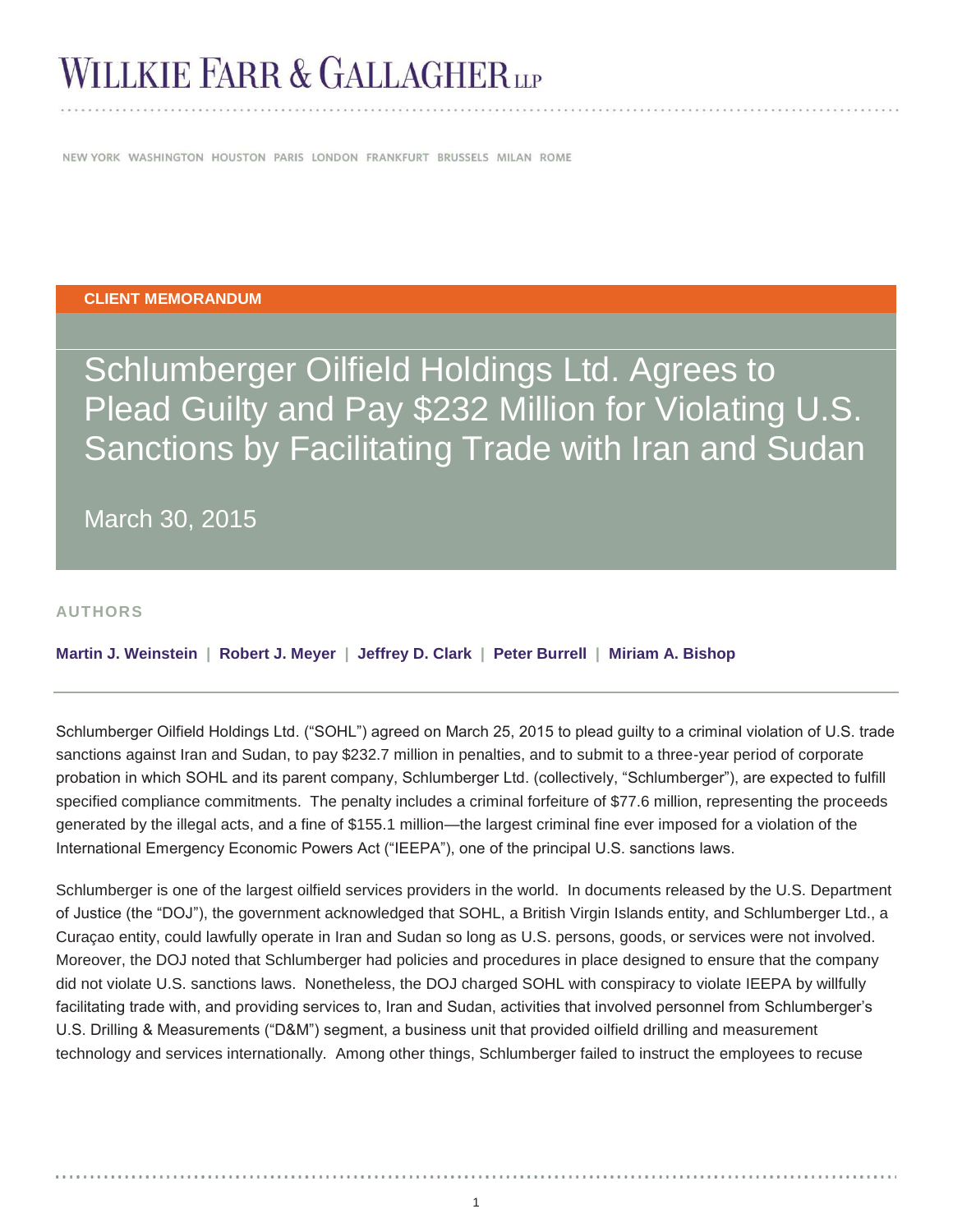### **Schlumberger Oilfield Holdings Ltd. Agrees to Plead Guilty and Pay \$232 Million for Violating U.S. Sanctions by Facilitating Trade with Iran and Sudan**

**Continued** 

themselves from any business/transactions involving sanctioned countries, failed to provide them with adequate training on sanctions compliance, and failed to implement and enforce its policies and procedures.

The conduct that led to the criminal settlement involved several elements:

- x **Illegal Approval of Capital Expenditures.** D&M management personnel were responsible for supervising D&M's capital expenditure ("CAPEX") process, a forecasting mechanism for determining what tools and equipment would be needed to meet anticipated demand for oilfield services. Expenditures for the required tools and equipment had to be approved by the D&M Global Asset Manager in the United States, and were approved, even when they involved tools and equipment for operations in Iran and Sudan. Such approvals facilitated trade with Iran and Sudan and violated U.S. trade sanctions laws. In addition, Schlumberger employees located outside the United States often contacted U.S. employees directly via email regarding these approvals and took steps to conceal from others the fact that the equipment was for use in Iran or Sudan.
- x **Illegal Involvement in Business Decisions.** D&M headquarters personnel located in Sugar Land, Texas, which included both U.S. and non-U.S. citizens, actively engaged in the management of D&M business, including dayto-day operations in Iran and Sudan and took steps to maximize the efficiency and profitability of D&M operations in Iran. This illegal participation in business operations in sanctioned countries apparently occurred with D&M's knowledge and understanding that U.S. trade sanctions laws applied.
- x **Delivery of Technical Services.** When technical problems arose in oilfield locations, a query would be directed to a technical expert who could assist. Based on the documents released by the DOJ, queries entered by or on behalf of D&M personnel in Iran and Sudan were regularly addressed by D&M personnel located in the United States. Providing such technical assistance violated U.S. sanctions laws.
- **Equipment Swaps.** Direct shipments or transshipments of equipment from the United States to Iran violate U.S. export control laws. As a result, Schlumberger maintained policies and procedures that enforced a strict prohibition on such direct exports and transshipments. Furthermore, to prevent potential transshipments, Schlumberger implemented a "One Year Rule," that required that U.S.-origin equipment located outside the United States could be re-exported to a sanctioned country only if it had been outside the United States for over a year.

According to the charging documents, D&M personnel developed an equipment swap process to circumvent this rule. In an equipment "swap," personnel in the sanctioned country or the region arranged for a shipment of equipment to be sent from the United States to a non-sanctioned location that already had exactly the same equipment. The equipment in the non-sanctioned country would then be swapped out for the new equipment and the used equipment would be sent to the sanctioned country. While this "swap" did not violate U.S. Export Administration Regulations, the DOJ found that the swap violated U.S. sanctions laws and the applicable regulations because it facilitated the supply of U.S.-origin equipment to D&M oilfield operations in Iran and Sudan.

# WILLKIE FARR & GALLAGHERLP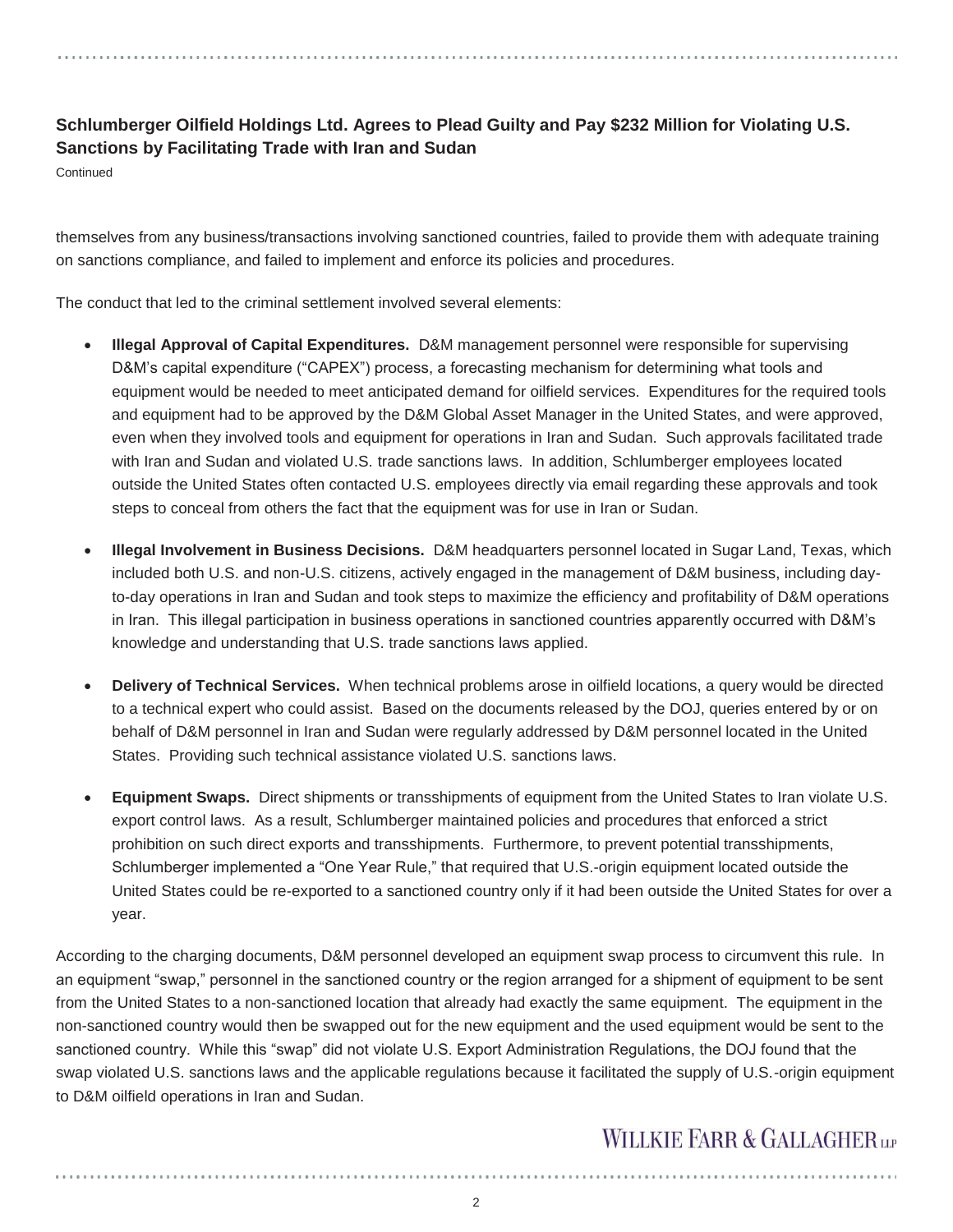### **Schlumberger Oilfield Holdings Ltd. Agrees to Plead Guilty and Pay \$232 Million for Violating U.S. Sanctions by Facilitating Trade with Iran and Sudan**

Continued

In addition to the criminal forfeiture of \$77.6 million in illegal proceeds from these transactions and the record criminal penalty of \$155.1 million, Schlumberger also agreed to continue to withdraw its operations from Iran and Sudan voluntarily and to abide by the terms of a three-year corporate probation that includes numerous compliance conditions. During the term of the probation, Schlumberger agreed to comply with, among others, the following requirements:

- Promptly notify the government of (i) any D&M conduct that Schlumberger determines to be a fraud or anti-bribery violation of U.S. federal criminal law; and (ii) any action or investigation commenced by any U.S. government agency that alleges a fraud or anti-bribery violation of U.S. federal law or a violation of sanctions pursuant to IEEPA;
- Notify the government within 30 days of credible evidence of any potential violations of sanctions pursuant to IEEPA and disclose all factual, non-privileged information concerning same;
- Retain an independent third-party compliance consultant to review and assess Schlumberger's processes, policies and procedures related to sanctions compliance and the non-privileged sanctions trade compliance audits conducted by Schlumberger; and
- Provide an annual certification to the government that, to the best of the General Counsel's knowledge after reasonable inquiry, Schlumberger is in compliance with the compliance undertakings in the settlement agreement.

The plea agreement must be approved by the U.S. District Court for the District of Columbia before it takes effect.

The enforcement action against Schlumberger highlights the sanctions risks that companies doing business internationally can face. It is not enough simply to have policies and procedures in place. Companies must effectively implement those policies and procedures, train employees, monitor activities, and enforce applicable trade restrictions. The conduct outlined in the Schlumberger charging documents reflects some of the most challenging areas of sanctions compliance for multinational companies. The DOJ's investigation, the record-setting penalty, and ongoing compliance and reporting requirements demonstrate the vigor with which the DOJ will pursue sanctions violations.

#### **Related Links**

DOJ Press release, available here.

Schlumberger Plea Agreement, available here.

Schlumberger Statement of Offense, available here.

Schlumberger Information, available here.

# **WILLKIE FARR & GALLAGHERUP**